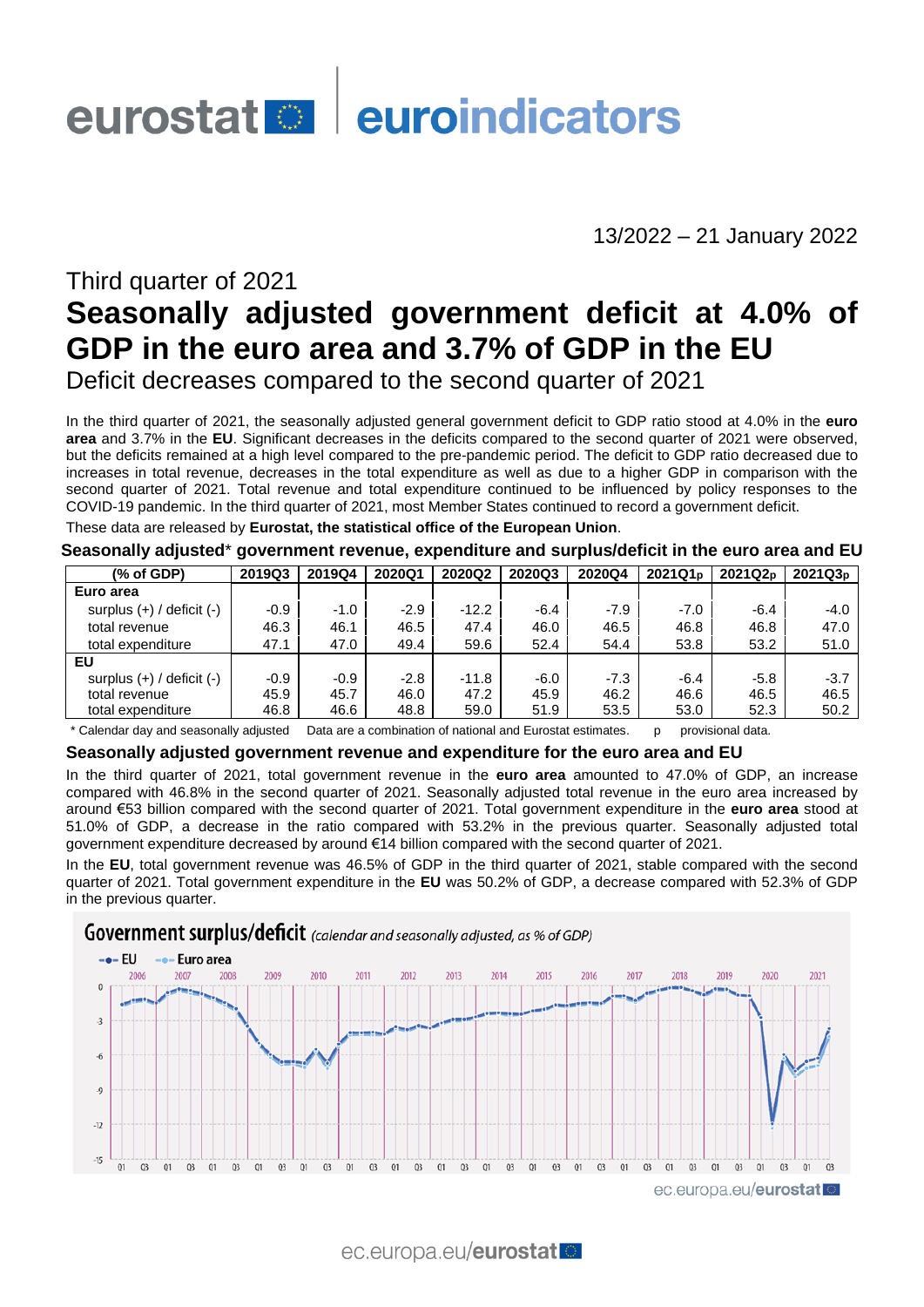#### **Geographical information**

**Euro area** (EA19): Belgium, Germany, Estonia, Ireland, Greece, Spain, France, Italy, Cyprus, Latvia, Lithuania, Luxembourg, Malta, the Netherlands, Austria, Portugal, Slovenia, Slovakia and Finland.

**European Union** (EU27): Belgium, Bulgaria, Czechia, Denmark, Germany, Estonia, Ireland, Greece, Spain, France, Croatia, Italy, Cyprus, Latvia, Lithuania, Luxembourg, Hungary, Malta, the Netherlands, Austria, Poland, Portugal, Romania, Slovenia, Slovakia, Finland and Sweden.

#### **Methods and definitions**

Data for the euro area and EU aggregates are calendar and seasonally adjusted by Eurostat using an indirect approach (by country) for total revenue and total expenditure. Both revenue and expenditure exhibit a clear seasonal pattern. The surplus (+)/deficit (-) is derived indirectly from the above-mentioned transactions. For the ratios to GDP, calendar and seasonally adjusted GDP data are used. Most countries supply Eurostat with their own estimates of calendar and seasonally adjusted data for general government total revenue and total expenditure on a voluntary basis and permit Eurostat to publish these estimates.

Detailed metadata on seasonal adjustment are available i[n Statistics Explained.](http://ec.europa.eu/eurostat/statistics-explained/index.php/Government_finance_statistics_-_quarterly_data)

Quarterly non-financial accounts for general government use concepts that are in line with the methodology laid out in the European System of Accounts (ESA 2010) as well as the concept of general government deficit/ surplus used in the context of the Excessive Deficit Procedure. Annual Excessive Deficit Procedure data, next to be notified by Member States in April 2022, are the subject of a thorough verification by Eurostat.

Quarterly data on GDP are the most recent transmitted by EU Member States. While non-seasonally adjusted quarterly government deficit/surplus figures are consistent with annual figures with exception of differences due to data updates, differences between the sum of quarterly non-seasonally adjusted data and annual figures may occur for EU and euro area aggregates due to exchange rates effects. Differences between annualised seasonally adjusted data and annual data occur for technical reasons. Differences between quarterly and annual GDP figures also occur.

Differences between the change in total revenue and total expenditure and the change in surplus (+)/ deficit (-) are due to rounding, as are differences between data in percentage of GDP and changes in data in percentage points of GDP.

Since the first quarter 2020, Member States have implemented COVID-19 containment measures. The policy measures with the largest impact on the government accounts in the third quarter of 2021 were related to taxes (tax exemptions, postponement of payment deadlines) and to expenditure measures to support employment and businesses. Country specific explanatory [metadata](https://ec.europa.eu/eurostat/cache/metadata/en/gov_10q_ggnfa_esms.htm) are published.

Quarterly government finance statistics data for the first, second and third quarter of 2021 have been labelled as provisional, due to a higher likelihood of revisions. Further harmonisation is expected as regards recording practices for the liquidity and expenditure measures introduced, for the quarterly impact of accruals of deferred taxes as well as for revenue from the institutions and bodies of the European Union. Revisions in the coming quarters are thus expected to be larger than usual. The data for the first and second quarters of 2021 were considerably revised by many Member States.

#### **For more information**

Eurostat ["Statistics Explained"](https://ec.europa.eu/eurostat/statistics-explained/index.php/Government_finance_statistics_-_quarterly_data) article on quarterly government finance statistics

Eurosta[t database section](https://ec.europa.eu/eurostat/web/government-finance-statistics/data/database) on quarterly non-financial accounts for general government

Further data are available in the ["Presentation on integrated government finance statistics"](https://ec.europa.eu/eurostat/statistics-explained/index.php/Integrated_government_finance_statistics_presentation)

ESA 2010: [Regulation \(EU\) No 549/2013 on the European system of national and regional accounts in the European Union](https://eur-lex.europa.eu/legal-content/EN/TXT/?qid=1405675686774&uri=CELEX:32013R0549)

Most recent government deficit and debt [News Release](https://ec.europa.eu/eurostat/en/web/products-press-releases/-/2-22042021-AP)

Eurostat €-indicator[s release calendar](https://ec.europa.eu/eurostat/news/release-calendar)

European Statistic[s Code of Practice](https://ec.europa.eu/eurostat/web/products-catalogues/-/KS-02-18-142)

#### **Eurostat Press Office**

María Guadalupe MORENO CABANILLAS Tel: +352-4301-33 408 [eurostat-pressoffice@ec.europa.eu](mailto:eurostat-pressoffice@ec.europa.eu)

#### **For further information on data**

Laura WAHRIG Lukas RUCKA Floris JANSEN Kurt WASS Tel: +352 4301 37 687 [estat-stpfs-data@ec.europa.eu](mailto:estat-stpfs-data@ec.europa.eu)

**Media requests**: [eurostat-mediasupport@ec.europa.eu](mailto:eurostat-mediasupport@ec.europa.eu) / Tel: +352-4301-33 408

[@EU\\_Eurostat](https://twitter.com/EU_Eurostat) [@EurostatStatistics](https://www.facebook.com/EurostatStatistics) [@EU\\_Eurostat](https://www.instagram.com/eu_eurostat/) [ec.europa.eu/eurostat](https://ec.europa.eu/eurostat)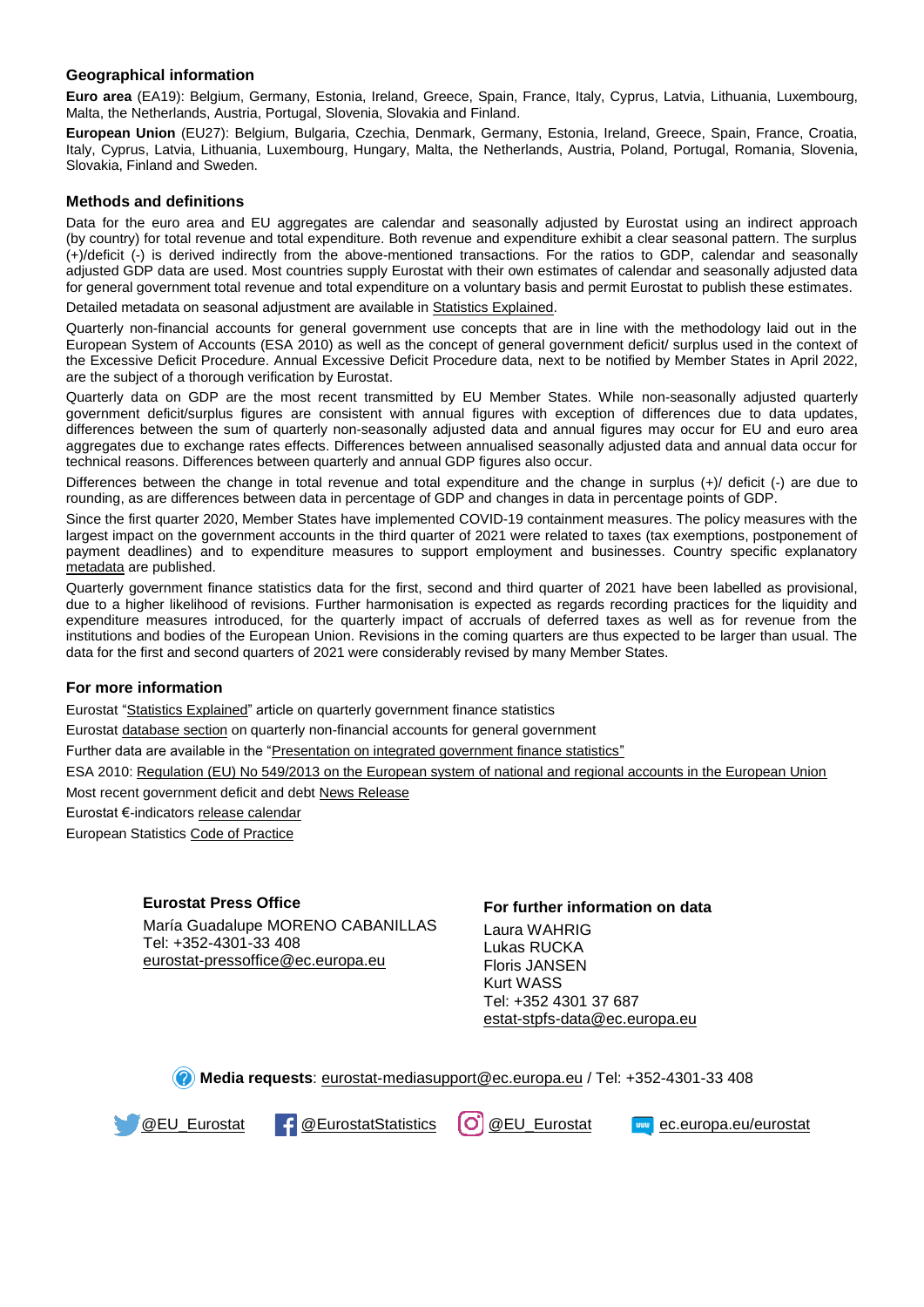|                    | % of GDP |                                                                                                               |        |         |        |         |         |        |        | Change on the previous quarter in percentage points of GDP |        |         |        |                                                                           |        |        |         |  |
|--------------------|----------|---------------------------------------------------------------------------------------------------------------|--------|---------|--------|---------|---------|--------|--------|------------------------------------------------------------|--------|---------|--------|---------------------------------------------------------------------------|--------|--------|---------|--|
|                    | 2019Q3   | 2019Q4<br>2020Q2<br>2020Q4<br>2021Q1 <sub>p</sub> 2021Q2 <sub>p</sub> 2021Q3 <sub>p</sub><br>2020Q1<br>2020Q3 |        |         |        |         |         |        |        | 2019Q4<br>2020Q1<br>2020Q2                                 |        |         |        | 2020Q3 2020Q4 2021Q1 <sub>p</sub> 2021Q2 <sub>p</sub> 2021Q3 <sub>p</sub> |        |        |         |  |
| Euro area          | $-0.9$   | $-1.0$                                                                                                        | $-2.9$ | $-12.2$ | $-6.4$ | $-7.9$  | $-7.0$  | $-6.4$ | $-4.0$ | $-0.1$                                                     | $-1.9$ | $-9.3$  | 5.8    | $-1.5$                                                                    | 0.9    | 0.6    | 2.4     |  |
| EU                 | $-0.9$   | $-0.9$                                                                                                        | $-2.8$ | $-11.8$ | $-6.0$ | $-7.3$  | $-6.4$  | $-5.8$ | $-3.7$ | 0.0                                                        | $-1.9$ | $-9.0$  | 5.8    | $-1.3$                                                                    | 0.9    | 0.6    | 2.1     |  |
| <b>Belgium</b>     | $-1.9$   | $-1.5$                                                                                                        | $-6.6$ | $-15.9$ | $-6.1$ | $-8.5$  | $-5.0$  | $-5.8$ | $-6.6$ | 0.4                                                        | $-5.1$ | $-9.4$  | 9.9    | $-2.4$                                                                    | 3.5    | $-0.7$ | $-0.8$  |  |
| <b>Bulgaria</b>    | 1.6      | 2.5                                                                                                           | $-1.2$ | $-7.1$  | $-2.0$ | $-5.4$  | $-3.1$  | $-2.1$ | $-3.4$ | 1.0                                                        | $-3.7$ | $-6.0$  | 5.2    | $-3.4$                                                                    | 2.3    | 1.0    | $-1.3$  |  |
| <b>Czechia</b>     | $-0.3$   | $-0.8$                                                                                                        | $-2.3$ | $-7.9$  | $-5.4$ | $-6.9$  | $-8.0$  | $-5.4$ | $-6.0$ | $-0.6$                                                     | $-1.5$ | $-5.6$  | 2.4    | $-1.5$                                                                    | $-1.1$ | 2.6    | $-0.6$  |  |
| <b>Denmark</b>     | 3.1      | 2.6                                                                                                           | 0.6    | $-1.9$  | 1.9    | $-2.4$  | 1.2     | 1.6    | 2.7    | $-0.5$                                                     | $-2.0$ | $-2.5$  | 3.8    | $-4.3$                                                                    | 3.6    | 0.4    | $1.1$   |  |
| Germany            | 0.8      | 0.9                                                                                                           | 0.5    | $-8.1$  | $-5.6$ | $-4.5$  | $-5.0$  | $-5.3$ | $-2.4$ | 0.0                                                        | $-0.3$ | $-8.7$  | 2.6    | 1.1                                                                       | $-0.5$ | $-0.3$ | 2.9     |  |
| Estonia            | $-0.6$   | 0.6                                                                                                           | $-4.0$ | $-8.9$  | $-4.1$ | $-5.7$  | $-4.1$  | $-3.4$ | $-2.4$ | 1.2                                                        | $-4.5$ | $-5.0$  | 4.8    | $-1.6$                                                                    | 1.6    | 0.7    | $1.1$   |  |
| Ireland            | 0.5      | 0.2                                                                                                           | $-1.6$ | $-7.0$  | $-5.6$ | $-5.7$  | $-3.7$  | $-1.8$ | $-1.7$ | $-0.3$                                                     | $-1.8$ | $-5.4$  | 1.4    | $-0.1$                                                                    | 2.0    | 1.9    | 0.2     |  |
| Greece             |          |                                                                                                               |        |         |        |         |         |        |        |                                                            |        |         |        |                                                                           |        |        |         |  |
| <b>Spain</b>       | $-2.9$   | $-3.1$                                                                                                        | $-5.4$ | $-20.2$ | $-8.2$ | $-11.4$ | $-8.4$  | $-7.3$ | $-7.3$ | $-0.2$                                                     | $-2.3$ | $-14.8$ | 12.0   | $-3.2$                                                                    | 3.0    | 1.1    | $0.0\,$ |  |
| France             | $-2.9$   | $-4.0$                                                                                                        | $-6.0$ | $-14.7$ | $-5.7$ | $-10.5$ | $-9.2$  | $-8.7$ | $-5.6$ | $-1.1$                                                     | $-2.0$ | $-8.7$  | 9.0    | $-4.8$                                                                    | 1.3    | 0.5    | 3.1     |  |
| <b>Croatia</b>     |          |                                                                                                               |        |         |        |         |         | ÷      |        | ÷                                                          |        |         |        |                                                                           |        |        | ÷       |  |
| <b>Italy</b>       |          |                                                                                                               |        |         |        |         |         |        |        |                                                            |        |         |        |                                                                           |        |        | ÷       |  |
| <b>Cyprus</b>      |          |                                                                                                               |        |         |        |         |         |        |        |                                                            |        |         |        |                                                                           |        |        | ÷       |  |
| Latvia             | $-0.7$   | 0.2                                                                                                           | $-2.2$ | $-4.7$  | $-8.1$ | $-3.4$  | $-11.4$ | $-7.5$ | $-1.9$ | 0.9                                                        | $-2.5$ | $-2.5$  | $-3.4$ | 4.7                                                                       | $-8.0$ | 3.8    | 5.6     |  |
| Lithuania          | $-0.5$   | 0.8                                                                                                           | $-4.1$ | $-8.3$  | $-8.2$ | $-8.7$  | $-4.4$  | $-2.0$ | $-0.9$ | 1.3                                                        | $-4.9$ | $-4.3$  | 0.1    | $-0.5$                                                                    | 4.3    | 2.4    | $1.1$   |  |
| Luxembourg         | 1.2      | 0.2                                                                                                           | 0.1    | $-9.5$  | $-2.1$ | $-2.8$  | 3.6     | $-0.3$ | $-1.0$ | $-1.0$                                                     | $-0.1$ | $-9.6$  | 7.4    | $-0.7$                                                                    | 6.4    | $-3.9$ | $-0.7$  |  |
| <b>Hungary</b>     | $-4.3$   | $-1.1$                                                                                                        | $-3.7$ | $-10.5$ | $-5.6$ | $-12.3$ | $-7.9$  | $-3.2$ | $-5.6$ | 3.2                                                        | $-2.5$ | $-6.9$  | 5.0    | $-6.7$                                                                    | 4.4    | 4.7    | $-2.4$  |  |
| <b>Malta</b>       | $-0.2$   | $-0.1$                                                                                                        | $-7.8$ | $-13.3$ | $-9.6$ | $-8.9$  | $-8.1$  | $-7.9$ | $-8.1$ | 0.1                                                        | $-7.7$ | $-5.5$  | 3.7    | 0.7                                                                       | 0.8    | 0.2    | $-0.3$  |  |
| <b>Netherlands</b> | 1.3      | 1.9                                                                                                           | 0.2    | $-9.4$  | $-3.2$ | $-4.5$  | $-6.5$  | $-2.7$ | $-1.0$ | 0.6                                                        | $-1.7$ | $-9.6$  | 6.1    | $-1.3$                                                                    | $-1.9$ | 3.8    | $1.7$   |  |
| Austria            | 0.5      | 1.0                                                                                                           | 0.0    | $-13.1$ | $-6.5$ | $-13.5$ | $-8.7$  | $-5.0$ | $-1.4$ | 0.5                                                        | $-1.0$ | $-13.0$ | 6.5    | $-7.0$                                                                    | 4.9    | 3.7    | 3.6     |  |
| Poland             | $-1.3$   | $-1.2$                                                                                                        | $-3.9$ | $-18.1$ | $-4.7$ | $-2.4$  | $-2.7$  | $-1.5$ | $-1.0$ | 0.1                                                        | $-2.7$ | $-14.2$ | 13.4   | 2.3                                                                       | $-0.3$ | 1.2    | 0.5     |  |
| Portugal           | 0.4      | 0.1                                                                                                           | $-0.1$ | $-9.8$  | $-8.4$ | $-5.7$  | $-5.1$  | $-4.6$ | $-1.0$ | $-0.4$                                                     | $-0.1$ | $-9.8$  | 1.5    | 2.6                                                                       | 0.7    | 0.5    | 3.6     |  |
| Romania            | $-6.2$   | $-3.2$                                                                                                        | $-6.7$ | $-11.1$ | $-9.4$ | $-9.9$  | $-8.0$  | $-7.4$ | $-7.1$ | 3.0                                                        | $-3.5$ | $-4.4$  | 1.8    | $-0.5$                                                                    | 1.9    | 0.6    | 0.3     |  |
| Slovenia           | 0.4      | 0.4                                                                                                           | $-4.3$ | $-13.9$ | $-3.0$ | $-9.9$  | $-6.1$  | $-6.2$ | $-3.1$ | 0.0                                                        | $-4.7$ | $-9.6$  | 10.9   | $-6.9$                                                                    | 3.8    | $-0.1$ | 3.1     |  |
| Slovakia           | $-2.0$   | $-1.4$                                                                                                        | $-2.8$ | $-6.9$  | $-5.7$ | $-6.5$  | $-6.3$  | $-5.9$ | $-4.1$ | 0.6                                                        | $-1.5$ | $-4.0$  | 1.2    | $-0.8$                                                                    | 0.2    | 0.4    | 1.8     |  |
| <b>Finland</b>     | $-1.8$   | 0.4                                                                                                           | $-2.0$ | $-8.9$  | $-6.4$ | $-5.3$  | $-4.5$  | $-3.6$ | $-2.9$ | 2.2                                                        | $-2.4$ | $-6.9$  | 2.5    | 1.1                                                                       | 0.8    | 0.9    | 0.7     |  |
| <b>Sweden</b>      | $-0.2$   | 1.0                                                                                                           | 0.5    | $-6.2$  | $-2.2$ | $-2.3$  | $-1.3$  | $-1.1$ | $-0.4$ | 1.2                                                        | $-0.5$ | $-6.7$  | 4.0    | $-0.2$                                                                    | 1.0    | 0.2    | 0.7     |  |
| <b>Switzerland</b> | 1.3      | 0.2                                                                                                           | $-1.4$ | $-2.7$  | $-3.4$ | $-3.8$  | $-2.2$  | 1.8    | $-0.4$ | $-1.1$                                                     | $-1.6$ | $-1.4$  | $-0.6$ | $-0.4$                                                                    | 1.6    | 4.0    | $-2.2$  |  |

**Seasonally adjusted\* surplus (+) /deficit (-)**

\* Calendar and seasonally adjusted. EU and euro area data are a combination of national and Eurostat estimates.

: confidential or Eurostat estimate; p provisional data

Source dataset: [gov\\_10q\\_ggnfa](https://ec.europa.eu/eurostat/databrowser/bookmark/c39577f7-0d35-4a28-a767-1d4fbc4cbe12?lang=en)